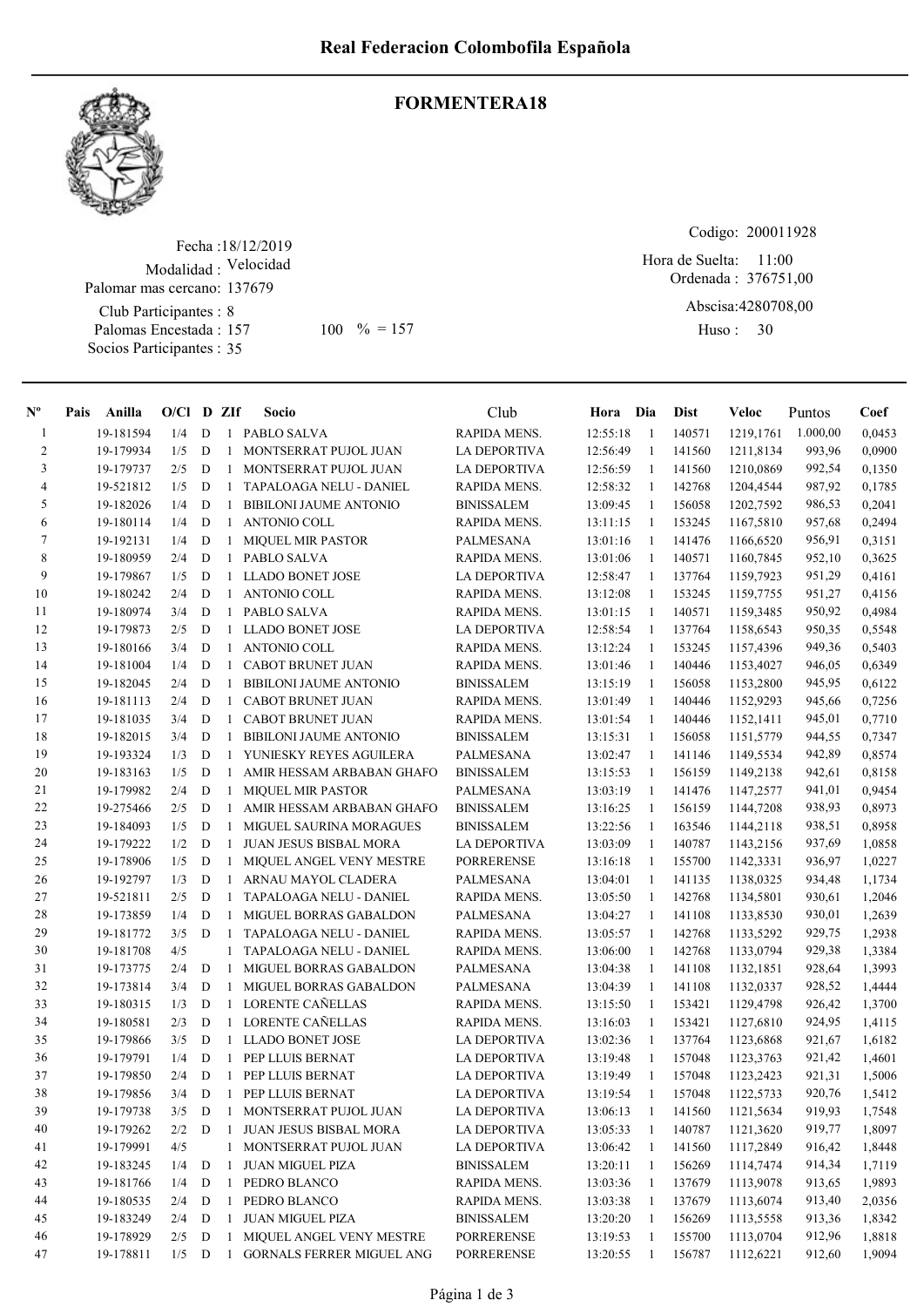## FORMENTERA18 200011928 18/12/2019

| $\mathbf{N}^{\mathbf{o}}$ | Anilla<br>Pais         | $O/Cl$ D ZIf |             |                              | Socio                                                    | Club                 | Hora     | Dia          | <b>Dist</b>      | Veloc                  | Puntos | Coef   |
|---------------------------|------------------------|--------------|-------------|------------------------------|----------------------------------------------------------|----------------------|----------|--------------|------------------|------------------------|--------|--------|
| 48                        | 19-184082              | 2/5          | D           |                              | 1 MIGUEL SAURINA MORAGUES                                | <b>BINISSALEM</b>    | 13:27:01 | -1           | 163546           | 1112,4317              | 912,44 | 1,8694 |
| 49                        | 19-181703              | 5/5          |             |                              | TAPALOAGA NELU - DANIEL                                  | RAPIDA MENS.         | 13:08:31 | 1            | 142768           | 1110,8909              | 911,18 | 2,1861 |
| 50                        | 19-180528              | 3/4          | D           | $\mathbf{1}$                 | PEDRO BLANCO                                             | RAPIDA MENS.         | 13:03:58 | -1           | 137679           | 1110,6131              | 910,95 | 2,3131 |
| 51                        | 19-192101              | 3/4          | $\mathbf D$ | $\mathbf{1}$                 | <b>MIQUEL MIR PASTOR</b>                                 | PALMESANA            | 13:07:34 | -1           | 141476           | 1109,0358              | 909,66 | 2,2961 |
| 52                        | 19-192786              | 2/3          | D           | $\mathbf{1}$                 | ARNAU MAYOL CLADERA                                      | PALMESANA            | 13:08:23 | $\mathbf{1}$ | 141135           | 1099,3249              | 902,67 | 2,3468 |
| 53                        | 19-179792              | 4/4          |             | $\mathbf{1}$                 | PEP LLUIS BERNAT                                         | LA DEPORTIVA         | 13:23:00 | $\mathbf{1}$ | 157048           | 1098,2378              | 900,80 | 2,1495 |
| 54                        | 19-180964              | 4/4          |             | $\mathbf{1}$                 | PABLO SALVA                                              | RAPIDA MENS.         | 13:08:08 | -1           | 140571           | 1097,0682              | 899,84 | 2,4468 |
| 55                        | 19-179463              | 1/4          | D           | -1                           | <b>TANDEM MARCOS PEDRO</b>                               | <b>LA DEPORTIVA</b>  | 13:18:48 | -1           | 152145           | 1096,1455              | 899,08 | 2,3025 |
| 56                        | 19-180375              | 3/3          | $\mathbf D$ | $\mathbf{1}$                 | LORENTE CAÑELLAS                                         | RAPIDA MENS.         | 13:20:15 | -1           | 153421           | 1093,9109              | 897,25 | 2,3249 |
| 57                        | 19-181515              | 1/3          | D           | 1                            | <b>IGNACIO VICH MARTORELL</b>                            | RAPIDA MENS.         | 13:07:54 | 1            | 138640           | 1083,9719              | 889,10 | 2,6187 |
| 58                        | 19-179863              | 4/5          |             | $\mathbf{1}$                 | <b>LLADO BONET JOSE</b>                                  | <b>LA DEPORTIVA</b>  | 13:07:25 | 1            | 137764           | 1081,2086              | 886,83 | 2,6816 |
| 59                        | 19-175243              | 1/3          | D           | 1                            | <b>SASTRE SANNA PABLO</b>                                | ES PILARI            | 13:07:43 | 1            | 138004           | 1080,5481              | 886,29 | 2,7231 |
| 60                        | 19-180522              | 4/4          |             | $\mathbf{1}$                 | PEDRO BLANCO                                             | RAPIDA MENS.         | 13:07:33 | 1            | 137679           | 1079,4120              | 885,36 | 2,7758 |
| 61                        | 19-177205              | 1/5          | D           | 1                            | <b>MIQUEL ANGEL OLLER</b>                                | LLUCMAYORENSE        | 13:16:04 | $\mathbf{1}$ | 146819           | 1079,0225              | 885,04 | 2,6464 |
| 62                        | 19-178913              | 3/5          | D           | 1                            | MIQUEL ANGEL VENY MESTRE                                 | <b>PORRERENSE</b>    | 13:25:04 | 1            | 155700           | 1073,2996              | 880,34 | 2,5363 |
| 63                        | 19-178932              | 4/5          |             | $\mathbf{1}$                 | MIQUEL ANGEL VENY MESTRE                                 | <b>PORRERENSE</b>    | 13:25:06 | -1           | 155700           | 1073,0531              | 880,14 | 2,5772 |
| 64                        | 19-178904              | 5/5          |             | $\mathbf{1}$                 | MIQUEL ANGEL VENY MESTRE                                 | PORRERENSE           | 13:25:07 | -1           | 155700           | 1072,9298              | 880,04 | 2,6181 |
| 65                        | 19-179473              | 2/4          | D           | $\mathbf{1}$                 | <b>TANDEM MARCOS PEDRO</b>                               | LA DEPORTIVA         | 13:22:10 | $\mathbf{1}$ | 152145           | 1070,1876              | 877,79 | 2,7212 |
| 66                        | 19-179027              | 1/5          | D           | $\mathbf{1}$                 | <b>GONZALEZ SITJAR JOSE MANU</b>                         | <b>PORRERENSE</b>    | 13:29:32 | -1           | 160020           | 1070,1293              | 877,74 | 2,6271 |
| 67                        | 19-179024              | 2/5          | D           | 1                            | <b>GONZALEZ SITJAR JOSE MANU</b>                         | PORRERENSE           | 13:29:47 | 1            | 160020           | 1068,3432              | 876,28 | 2,6669 |
| 68                        | 19-179031              | 3/5          | $\mathbf D$ | $\mathbf{1}$                 | GONZALEZ SITJAR JOSE MANU                                | PORRERENSE           | 13:29:47 | 1            | 160020           | 1068,3432              | 876,28 | 2,7067 |
| 69                        | 19-175238              | 2/3          | $\mathbf D$ | $\mathbf{1}$                 | <b>SASTRE SANNA PABLO</b>                                | ES PILARI            | 13:09:17 | 1            | 138004           | 1067,4539              | 875,55 | 3,1846 |
| 70                        | 19-178850              | 2/5          | D           | $\mathbf{1}$                 | <b>GORNALS FERRER MIGUEL ANG</b>                         | <b>PORRERENSE</b>    | 13:27:27 | -1           | 156787           | 1063,3232              | 872,16 | 2,8437 |
|                           | 19-178821              |              |             |                              |                                                          | PORRERENSE           |          |              |                  |                        |        |        |
| 71                        |                        | 3/5          | D           | $\mathbf{1}$                 | <b>GORNALS FERRER MIGUEL ANG</b>                         |                      | 13:27:33 | -1           | 156787           | 1062,6025              | 871,57 | 2,8844 |
| 72                        | 19-177242              | 2/5          | D           | $\mathbf{1}$                 | <b>MIQUEL ANGEL OLLER</b>                                | LLUCMAYORENSE        | 13:18:37 | -1           | 146819           | 1059,1728              | 868,76 | 3,1236 |
| 73                        | 19-181002              | 4/4          |             | $\mathbf{1}$                 | CABOT BRUNET JUAN                                        | RAPIDA MENS.         | 13:13:05 | 1            | 140446           | 1055,3237              | 865,60 | 3,3107 |
| 74                        | 19-175239              | 3/3          | D           | 1                            | <b>SASTRE SANNA PABLO</b>                                | <b>ES PILARI</b>     | 13:11:05 | -1           | 138004           | 1052,7959              | 863,53 | 3,4154 |
| 75                        | 19-177126              | 1/5          | D           | $\mathbf{1}$                 | <b>JAUME SASTRE JUAN</b>                                 | LLUCMAYORENSE        | 13:17:52 | -1           | 145023           | 1051,9076              | 862,80 | 3,2940 |
| 76                        | 19-177146              | 2/5          | D           | $\mathbf{1}$                 | <b>JAUME SASTRE JUAN</b>                                 | LLUCMAYORENSE        | 13:17:54 | -1           | 145023           | 1051,6534              | 862,59 | 3,3379 |
| 77                        | 19-177137              | 3/5          | D           | $\mathbf{1}$                 | JAUME SASTRE JUAN                                        | <b>LLUCMAYORENSE</b> | 13:17:55 | $\mathbf{1}$ | 145023<br>145023 | 1051,5263              | 862,48 | 3,3818 |
| 78                        | 19-177114              | 4/5          |             | $\mathbf{1}$                 | <b>JAUME SASTRE JUAN</b>                                 | LLUCMAYORENSE        | 13:17:59 | -1           |                  | 1051,0182              | 862,07 | 3,4258 |
| 79                        | 19-177104              | 5/5          |             | 1                            | <b>JAUME SASTRE JUAN</b><br><b>CIRER FERRIOL ANTONIO</b> | <b>LLUCMAYORENSE</b> | 13:18:05 | 1            | 145023           | 1050,2571<br>1049,1347 | 861,44 | 3,4697 |
| 80                        | 19-184467<br>19-184409 | 1/2          | D           | $\mathbf{1}$                 |                                                          | <b>BINISSALEM</b>    | 13:27:56 | 1            | 155202<br>155202 |                        | 860,52 | 3,2832 |
| 81                        |                        | 2/2          | D           | $\mathbf{1}$                 | <b>CIRER FERRIOL ANTONIO</b>                             | <b>BINISSALEM</b>    | 13:28:04 | 1            |                  | 1048,1900              | 859,75 | 3,3242 |
| 82                        | 19-183064              | 3/5          | D           | 1                            | AMIR HESSAM ARBABAN GHAFO                                | <b>BINISSALEM</b>    | 13:29:00 | 1            | 156159           | 1048,0470              | 859,63 | 3,3446 |
| 83                        | 19-183044              | 4/5          |             | $\mathbf{1}$                 | AMIR HESSAM ARBABAN GHAFO<br><b>GERMANS LLULL</b>        | <b>BINISSALEM</b>    | 13:29:03 | 1            | 156159<br>147269 | 1047,6954              | 859,34 | 3,3854 |
| 84                        | 19-176377              | 1/5<br>1/4   | D<br>D      | $\mathbf{1}$<br>$\mathbf{1}$ |                                                          | LLUCMAYORENSE        | 13:20:55 | 1<br>1       |                  | 1045,0787              | 857,20 | 3,6330 |
| 85                        | 19-176402              |              |             |                              | <b>JUAN LLULL</b>                                        | LLUCMAYORENSE        | 13:20:56 |              | 147269           | 1044,9551              | 857,09 | 3,6763 |
| 86                        | 19-176550<br>19-176425 | 2/5          | D           | $\mathbf{1}$                 | <b>GERMANS LLULL</b><br><b>GERMANS LLULL</b>             | <b>LLUCMAYORENSE</b> | 13:21:06 | 1            | 147269           | 1043,7208              | 856,08 | 3,7195 |
| 87                        |                        | 3/5          | D           | $\mathbf{1}$                 |                                                          | LLUCMAYORENSE        | 13:21:09 | -1           | 147269           | 1043,3510              | 855,78 | 3,7628 |
| 88                        | 19-181503              | 2/3          | D           | $\mathbf{1}$                 | <b>IGNACIO VICH MARTORELL</b>                            | RAPIDA MENS.         | 13:14:14 | -1           | 138640           | 1032,8284              | 847,15 | 4,0429 |
| 89                        | 19-176518              | 2/4          | D           | $\mathbf{1}$                 | <b>JUAN LLULL</b>                                        | <b>LLUCMAYORENSE</b> | 13:22:36 | $\mathbf{1}$ | 147269           | 1032,7419              | 847,08 | 3,8493 |
| 90                        | 19-181519              | 3/3          | D           |                              | 1 IGNACIO VICH MARTORELL                                 | RAPIDA MENS.         | 13:14:23 | -1           | 138640           | 1031,6756              | 846,20 | 4,1348 |
| 91                        | 19-176606              | 3/4          | D           | $\mathbf{1}$                 | <b>JUAN LLULL</b>                                        | LLUCMAYORENSE        | 13:22:50 | 1            | 147269           | 1031,0548              | 845,69 | 3,9358 |
| 92                        | 19-172851              | 1/4          | ${\bf D}$   | $\mathbf{1}$                 | TANDEM JORDI-TOLO                                        | <b>MANACOR</b>       | 13:49:50 | 1            | 174892           | 1029,7861              | 844,65 | 3,3506 |
| 93                        | 19-173018              | 2/4          | D           | $\mathbf{1}$                 | TANDEM JORDI-TOLO                                        | <b>MANACOR</b>       | 13:49:50 | -1           | 174892           | 1029,7861              | 844,65 | 3,3870 |
| 94                        | 19-176424              | 4/5          |             |                              | 1 GERMANS LLULL                                          | <b>LLUCMAYORENSE</b> | 13:23:14 | -1           | 147269           | 1028,1755              | 843,33 | 4,0655 |
| 95                        | 19-179902              | 5/5          |             |                              | 1 MONTSERRAT PUJOL JUAN                                  | <b>LA DEPORTIVA</b>  | 13:19:16 | $\mathbf{1}$ | 141560           | 1016,4672              | 833,73 | 4,2745 |
| 96                        | 19-178813              | 4/5          |             | $\mathbf{1}$                 | <b>GORNALS FERRER MIGUEL ANG</b>                         | <b>PORRERENSE</b>    | 13:35:08 | -1           | 156787           | 1010,6596              | 828,96 | 3,9000 |
| 97                        | 19-176005              | 1/3          | D           | 1                            | ANTONIO HERNANDEZ                                        | LLUCMAYORENSE        | 13:23:24 | 1            | 142325           | 992,5035               | 814,07 | 4,3410 |
| 98                        | 19-173029              | 3/4          | D           | 1                            | TANDEM JORDI-TOLO                                        | <b>MANACOR</b>       | 13:56:45 | 1            | 174892           | 989,4880               | 811,60 | 3,5691 |
| 99                        | 19-180249              | 4/4          |             |                              | 1 ANTONIO COLL                                           | RAPIDA MENS.         | 13:36:05 | -1           | 153245           | 981,8153               | 805,31 | 4,1148 |
| 100                       | 19-275462              | 5/5          |             |                              | 1 AMIR HESSAM ARBABAN GHAFO                              | <b>BINISSALEM</b>    | 13:42:04 | -1           | 156159           | 963,5479               | 790,32 | 4,0788 |
| 101                       | 19-179033              | 4/5          |             |                              | 1 GONZALEZ SITJAR JOSE MANU                              | PORRERENSE           | 13:49:51 | $\mathbf{1}$ | 160020           | 942,1254               | 772,75 | 4,0202 |
| 102                       | 19-179118              | 5/5          |             |                              | 1 GONZALEZ SITJAR JOSE MANU                              | <b>PORRERENSE</b>    | 13:51:53 | -1           | 160020           | 930,9803               | 763,61 | 4,0600 |
| 103                       | 19-177215              | 3/5          | D           | $\mathbf{1}$                 | <b>MIQUEL ANGEL OLLER</b>                                | LLUCMAYORENSE        | 13:42:42 | -1           | 146819           | 902,3909               | 740,16 | 4,4684 |
| 104                       | 19-184096              | 3/5          | D           | $\mathbf{1}$                 | MIGUEL SAURINA MORAGUES                                  | <b>BINISSALEM</b>    | 14:07:46 | 1            | 163546           | 871,0066               | 714,42 | 4,0504 |
| 105                       | 19-177259              | 4/5          |             | $\mathbf{1}$                 | MIQUEL ANGEL OLLER                                       | LLUCMAYORENSE        | 13:49:22 | 1            | 146819           | 866,8707               | 711,03 | 4,5552 |
| 106                       | 19-176628              | 4/4          |             |                              | 1 JUAN LLULL                                             | LLUCMAYORENSE        | 14:01:24 | 1            | 147269           | 811,8467               | 665,89 | 4,5845 |
| 107                       | 19-182017              | 4/4          |             |                              | 1 BIBILONI JAUME ANTONIO                                 | <b>BINISSALEM</b>    | 14:36:01 | -1           | 156058           | 722,4350               | 592,56 | 4,3671 |
| 108                       | 19-173833              | 4/4          |             |                              | 1 MIGUEL BORRAS GABALDON                                 | PALMESANA            | 14:17:44 | -1           | 141108           | 713,6278               | 585,33 | 4,8750 |
| 109                       | 19-179441              | 3/4          | D           | -1                           | TANDEM MARCOS PEDRO                                      | LA DEPORTIVA         | 14:34:15 | -1           | 152145           | 710,1284               | 582,46 | 4,5632 |
| 110                       | 19-176039              | 2/3          | D           | $\mathbf{1}$                 | ANTONIO HERNANDEZ                                        | LLUCMAYORENSE        | 14:22:04 | 1            | 142325           | 704,3468               | 577,72 | 4,9228 |
| 111                       | 19-178854              | 5/5          |             |                              | 1 GORNALS FERRER MIGUEL ANG                              | <b>PORRERENSE</b>    | 14:57:10 | -1           | 156787           | 661,0836               | 542,23 | 4,5093 |
| 112                       | 19-192123              | 4/4          |             |                              | 1 MIQUEL MIR PASTOR                                      | PALMESANA            | 14:45:10 | -1           | 141476           | 628,3168               | 515,36 | 5,0424 |
| 113                       | 19-179845              | 5/5          |             |                              | 1 LLADO BONET JOSE                                       | LA DEPORTIVA         | 14:45:15 | -1           | 137764           | 611,6049               | 501,65 | 5,2245 |
| 114                       | 19-183212              | $3/4$ D      |             |                              | 1 JUAN MIGUEL PIZA                                       | <b>BINISSALEM</b>    | 15:17:50 | -1           | 156269           | 606,0853               | 497,12 | 4,6466 |